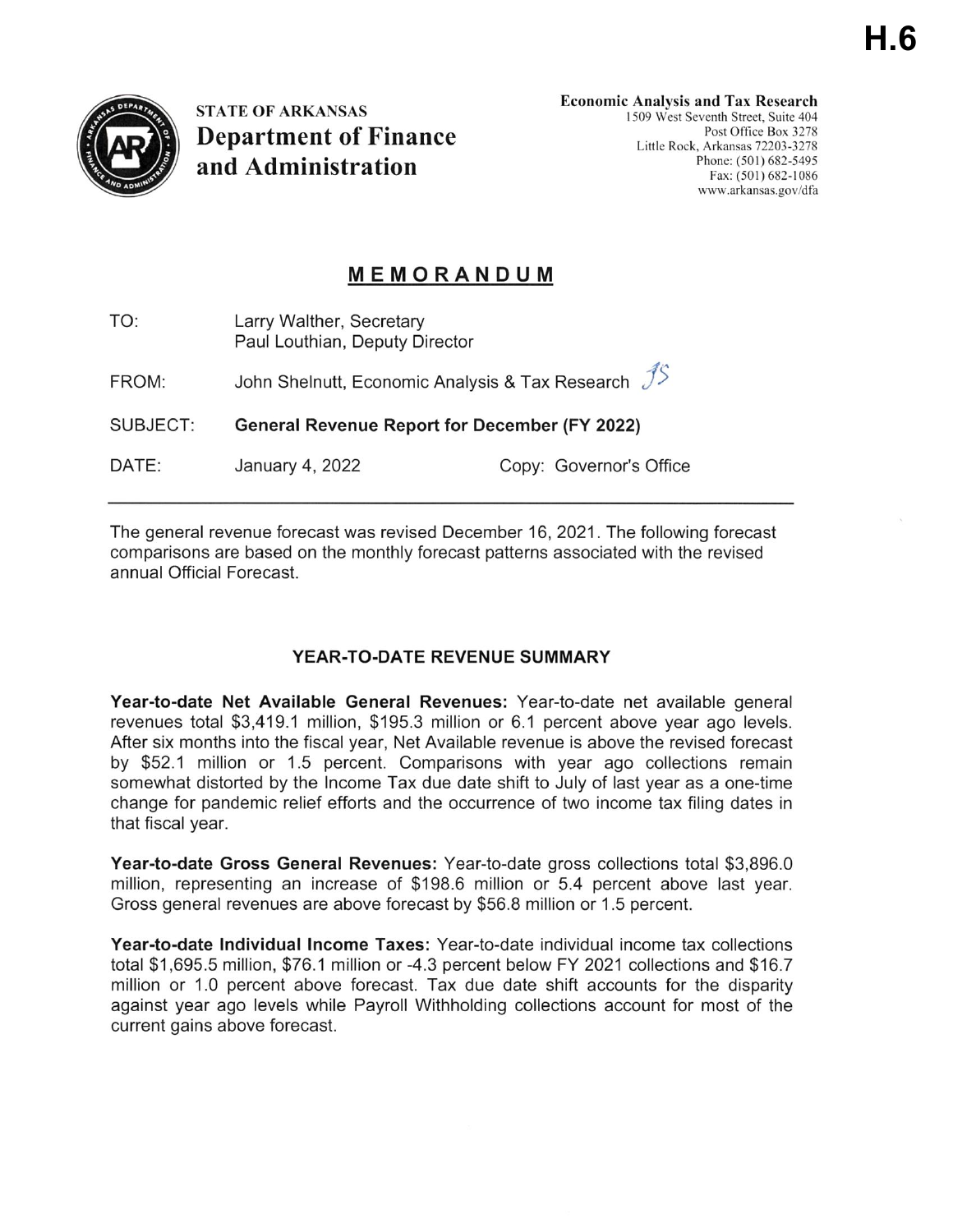**Year-to-date individual income tax refunds** total \$101.6 million, down \$25.9 million or -20.3 percent compared to last year and \$0.6 million or 0.6 percent above forecast. Tax due date shifts accounted for differences in refund levels in the year ago comparison.

**Year-to-date Sales and Use Tax Collections:** On a year-to-date basis, sales and use taxes total \$1,555.3 million, an increase of \$162.8 million or 11.7 percent from FY 2021 and \$13.4 million or 0.9 percent above forecast.

**Year-to-date Corporate Income Taxes:** Year-to-date corporate revenues total \$372.0 million, an increase of \$108.4 million from year-to-date FY 2021. Corporate income is above forecast by \$24.7 million or 7.1 percent. Corporate Estimated Payments exceeded year ago and forecast levels.

**Year-to-date corporate income tax refunds** total \$21.2 million, a decrease of \$3.4 million compared to the same year-to-date period last year.

#### **DECEMBER REVENUE SUMMARY**

**December Net Available General Revenues** total \$646.1 million, \$115.8 million or 21.8 percent above last year and \$52.1 million or 8.8 percent above forecast.

Net Available revenue results were above the revised forecast in all major categories in December. Individual Income Tax collections benefited from both Payroll Withholding and Estimated Payments. Corporate Estimated Payments greatly exceeded forecast levels. Sales Tax collection growth was broad based with a mix of rebounding sectors hit harder during Covid19 and sustained growth in early-gaining sectors.

Among smaller revenue sources, Tobacco was above forecast by \$1.8 million and below year ago collections. Results in Gaming revenue were below forecast for the month by \$0.1 million.

**December Gross General Revenues:** December collections total \$719.6 million, an increase of \$114.4 million or 18.9 percent above last year and \$56.8 million or 8.6 percent above forecast. Gains in Gross revenue from collections were broad-based in **December** 

**December Individual Income Tax** collections total \$274.3 million. Collections increased by \$24.5 million or 9.8 percent compared to last year. With respect to the forecast, collections were \$16.7 million or 6.5 percent above forecast. Individual Withholding Tax revenue increased 9.4 percent compared to last year.

**December Individual Income Tax Refunds** total \$9.8 million, \$8.6 million below last year and \$0.6 million above forecast. Refund claims above forecast reduce net revenue results.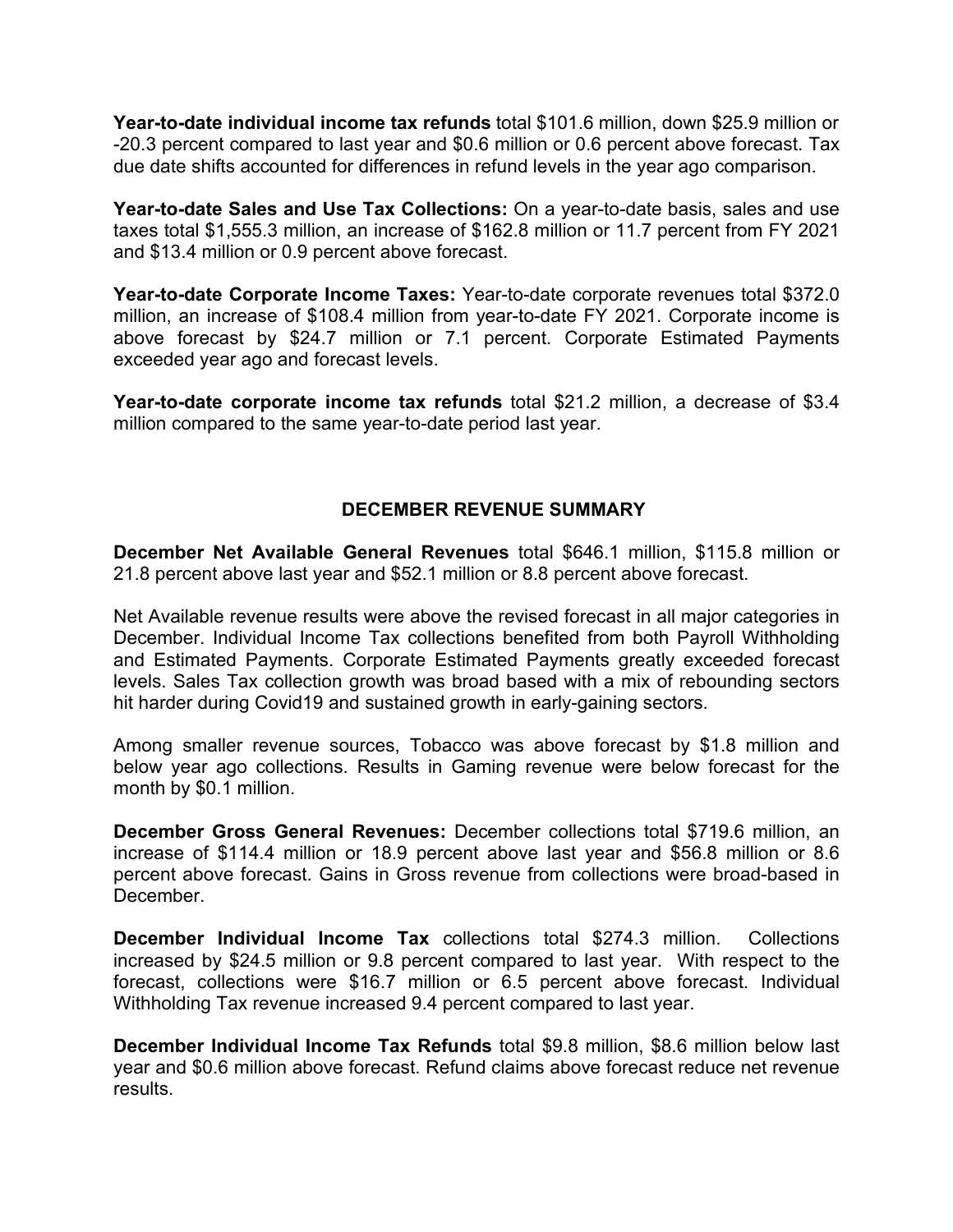**December Sales and Use Tax Collections:** December collections total \$274.7 million, an increase of \$44.9 million or 19.6 percent above last year. Collections were above monthly forecast levels by \$13.4 million or 5.1 percent. Major reporting sectors of Sales Tax displayed mixed results compared to year ago, with high growth in sectors that experienced later recovery and lower growth in sectors that rebounded earlier.

**December Corporate Income Tax** collections total \$136.9 million, an increase of \$46.4 million from year ago, and \$24.7 million above forecast. Most of the gain was concentrated in quarterly Corporate Estimated Payments.

**December Corporate Income Tax Refunds** total \$3.2 million. This amount is \$0.9 million above year ago levels. Refunds were \$0.5 million below forecast.

**December Tobacco Tax** collections, a smaller component of general revenue in annual terms, total \$19.3 million. Collections decreased by \$0.6 million from year earlier levels and were above forecast by \$1.8 million. Monthly changes in tobacco tax collections can be attributed to uneven patterns of stamp sales to wholesale purchasers.

#### **SPECIAL REVENUES OF NOTE**

**Educational Adequacy Fund:** Act 107 of the Second Extraordinary Session of 2003 increased the state sales and use tax rate from 5.125% to 6.0%, effective March 1, 2004. Effective July 1, 2004 a new sales tax on selected services went into effect in addition to an increase in vending machine decal fees. Act 94 increased the minimum corporate franchise tax and the tax rate, effective for calendar years beginning January 1, 2004.

The additional revenues are deposited as special revenues to the Educational Adequacy Fund to be used to fulfill the financial obligations of the state to provide an adequate educational system. In December 2021, \$57.6 million was collected and deposited to the fund. After deductions, the net amount is \$55.9 million. The monthly collection is equivalent to a 21.2 percent increase from prior year collections.

C: /FISCNOT/December FY 2022 Attachment (2)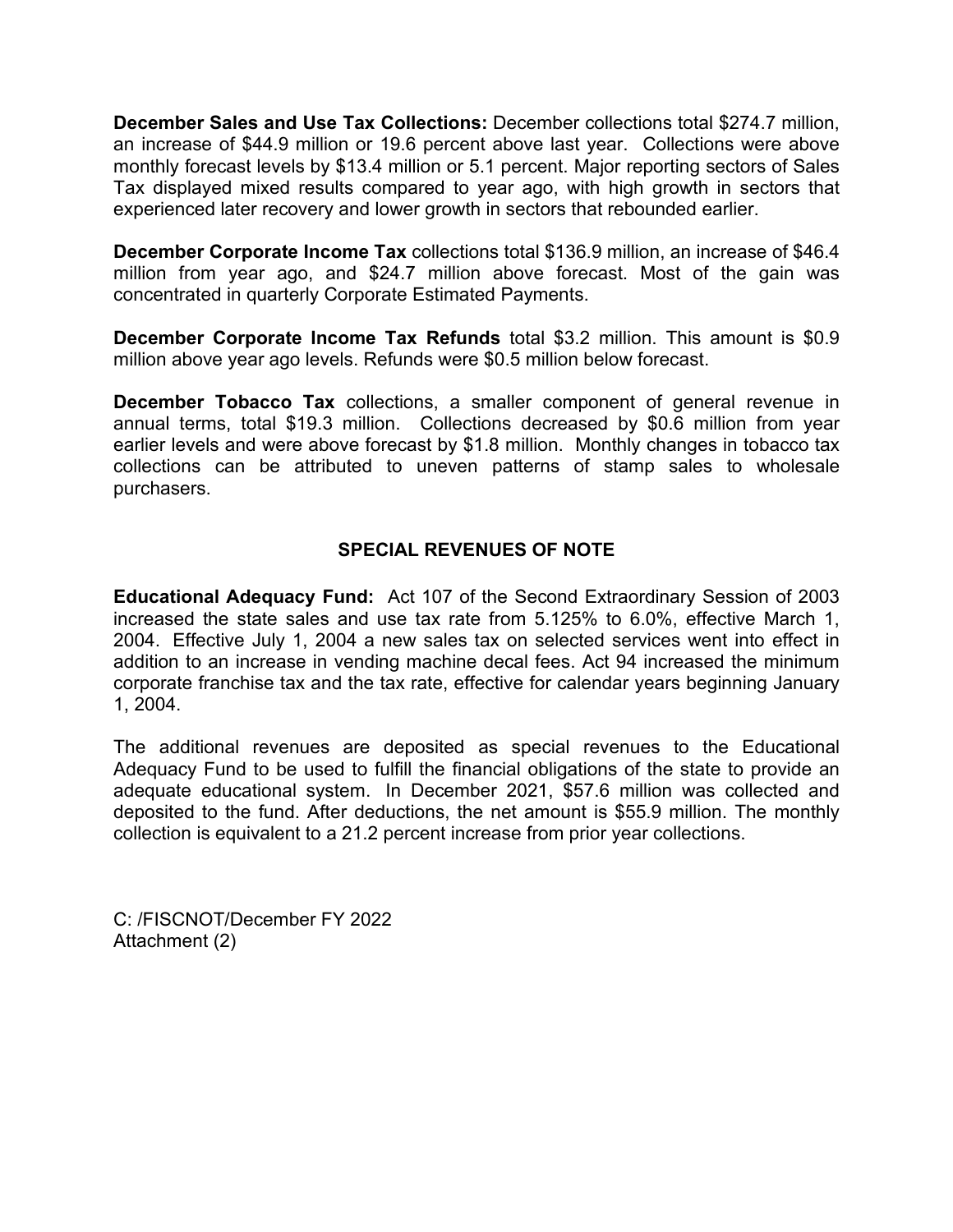# **December 2021 Year-to-Date General Revenue Report**

Forecast Date: 12/16/21 Millions of \$

|                                   | Actual<br>Dec FY21 | Forecast<br>Dec FY22 | Actual<br>Dec FY22 | <b>Change from Forecast</b><br>Dollar<br>Difference | Percent<br><b>Difference</b> | <b>Change from Last Year</b><br>Dollar<br><b>Difference</b> | Percent<br><b>Difference</b> |
|-----------------------------------|--------------------|----------------------|--------------------|-----------------------------------------------------|------------------------------|-------------------------------------------------------------|------------------------------|
| Individual Income                 | 1,771.6            | 1,678.8              | 1,695.5            | 16.7                                                | 1.0                          | $-76.1$                                                     | $-4.3$                       |
| Corporate Income                  | 263.7              | 347.3                | 372.0              | 24.7                                                | 7.1                          | 108.4                                                       | 41.1                         |
| Sales & Use                       | 1,392.5            | 1,541.9              | 1,555.3            | 13.4                                                | 0.9                          | 162.8                                                       | 11.7                         |
| Alcohol                           | 33.8               | 36.2                 | 36.2               | 0.0                                                 | $-0.1$                       | 2.4                                                         | 7.0                          |
| Tobacco                           | 116.3              | 111.7                | 113.5              | 1.8                                                 | 1.7                          | $-2.8$                                                      | $-2.4$                       |
| Insurance                         | 46.2               | 49.2                 | 49.6               | 0.4                                                 | 0.8                          | 3.4                                                         | 7.3                          |
| Racing                            | 0.4                | 0.6                  | 0.5                | $-0.1$                                              | $-17.7$                      | 0.1                                                         | 17.6                         |
| Gaming                            | 15.3               | 20.9                 | 20.8               | $-0.1$                                              | $-0.6$                       | 5.5                                                         | 36.2                         |
| Severance                         | 3.6                | 6.3                  | 6.8                | 0.5                                                 | 7.7                          | 3.2                                                         | 87.4                         |
| Franchise                         | 9.0                | 8.0                  | 8.0                | 0.0                                                 | 0.0                          | $-1.0$                                                      | $-10.7$                      |
| <b>Real Estate Transfer</b>       | 2.6                | 2.6                  | 2.6                | 0.0                                                 | 0.3                          | 0.0                                                         | 0.0                          |
| Miscellaneous                     | 42.4               | 35.7                 | 35.2               | $-0.5$                                              | $-1.3$                       | $-7.2$                                                      | $-17.0$                      |
| <b>Total Gross</b>                | 3,697.4            | 3,839.2              | 3,896.0            | 56.8                                                | 1.5                          | 198.6                                                       | 5.4                          |
| LESS: (SCSF/COF) <sup>1</sup>     | 114.6              | 116.2                | 120.8              | 4.6                                                 | 3.9                          | 6.2                                                         | 5.4                          |
| Individual Income Refunds         | 127.5              | 101.0                | 101.6              | 0.6                                                 | 0.6                          | $-25.9$                                                     | $-20.3$                      |
| Corporate Income Refunds          | 24.6               | 21.7                 | 21.2               | $-0.5$                                              | $-2.4$                       | $-3.4$                                                      | $-13.8$                      |
| Claims                            | 0.0                | 0.0                  | 0.0                | 0.0                                                 | 0.0                          | 0.0                                                         | 0.0                          |
| <b>Econ Development Incentive</b> | 5.3                | 6.6                  | 6.6                | 0.0                                                 | 0.2                          | 1.3                                                         | 25.6                         |
| <b>Amendment 82 Bonds</b>         | 1.0                | 1.0                  | 1.0                | 0.0                                                 | $-2.8$                       | 0.0                                                         | $-4.2$                       |
| <b>Recycling Tax Credit</b>       | 0.0                | 0.0                  | 0.0                | 0.0                                                 | 0.0                          | 0.0                                                         | 0.0                          |
| Water / Sewer Bonds               | 7.6                | 7.6                  | 7.6                | 0.0                                                 | 0.0                          | 0.0                                                         | 0.0                          |
| <b>College Savings Bonds</b>      | 3.0                | 2.7                  | 2.7                | 0.0                                                 | 1.8                          | $-0.2$                                                      | $-8.3$                       |
| <b>City &amp; County Tourist</b>  | 0.4                | 0.5                  | 0.4                | $-0.1$                                              | $-11.2$                      | 0.0                                                         | 0.0                          |
| <b>Educational Excellence</b>     | 174.3              | 197.5                | 197.6              | 0.1                                                 | 0.0                          | 23.3                                                        | 13.4                         |
| <b>Educational Adequacy</b>       | 15.4               | 17.4                 | 17.5               | 0.1                                                 | 0.4                          | 2.1                                                         | 13.4                         |
| <b>Highway Casino Transfer</b>    | 0.0                | 0.0                  | 0.0                | 0.0                                                 | 0.0                          | 0.0                                                         | 0.0                          |
| <b>Total Deductions</b>           | 473.7              | 472.2                | 476.9              | 4.7                                                 | 1.0                          | 3.3                                                         | 0.7                          |
| <b>Net Available</b>              | 3,223.8            | 3,367.0              | 3,419.1            | 52.1                                                | 1.5                          | 195.3                                                       | 6.1                          |

Revenue Forecast Summary for the Month<br>December Year-to-Date Gross: \$56.8 Million C

December Year-to-Date Gross:<br>
December Year-to-Date Net Available:<br>
\$ 52.1 Million OR 1.5% Above Forecast

\$52.1 Million OR 1.5% Above Forecast

 $^{\text{1}}$  State Central Services Fund and Constitutional Officers Fund.